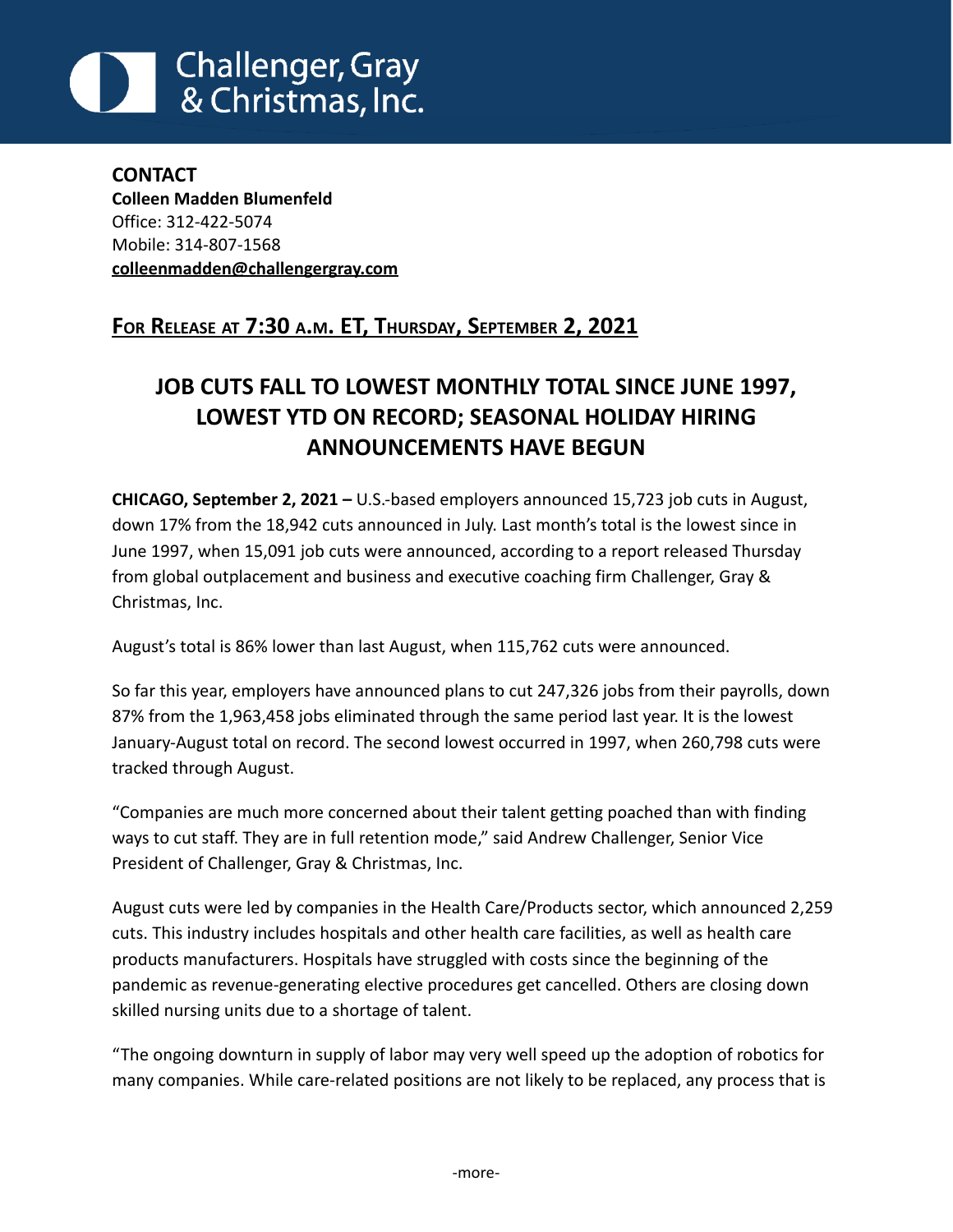repeatable, routine, and programmable could be automated, and would help alleviate the shortage of talent," said Challenger.

The Automotive sector announced the second-most cuts in August with 1,665, still plagued by a semiconductor shortages causing plant shutdowns and stoppages. The industry is also dealing with pivots to electric or autonomous vehicles. The Energy sector followed with 1,641 cuts, similarly impacted by shift to renewable, but also the stiff competition and high costs associated with renewable is causing these companies to scale back or shutter.

Market conditions were cited for the most cuts this year with 48,103, followed by store, unit, or plant closings, which accounted for 47,142. A downturn in demand caused 45,146 cuts this year, while "restructuring" was cited for 43,407.

Job cuts due to an acquisition or merger are up 75% this year compared to last year. So far in 2021, 11,981 job cuts were announced for this reason, compared to 6,848 through the same period last year. It is up 37% from the 8,755 cuts announced for this reason in all of 2020.

Companies cited bankruptcy for 2,278 cuts in 2021.

While job cuts are at record lows, hiring announcements have picked up. In August, employers announced plans to hire 94,004 workers, 80,000 of whom are seasonal for the holidays. In August, Walmart announced plans to hire 20,000 supply chain positions, Michaels Stores announced plans to hire 20,000, up from 16,000 in 2020, and the United States Postal Service announced it would hire 40,000 new workers for the holidays.

| 2012-2020             |               |              |
|-----------------------|---------------|--------------|
| <b>Year Announced</b> | Company       | <b>Hires</b> |
| 2019                  | <b>Target</b> | 133,000      |
| 2020                  | <b>Target</b> | 130,000      |
| 2018                  | <b>Target</b> | 120,000      |
| 2017                  | <b>Target</b> | 100,000      |
| 2019                  | Kohl's        | 90,000       |
| 2018                  | Kohl's        | 90,000       |
| 2012                  | <b>Target</b> | 88,000       |
| 2017                  | Macy's        | 87,000       |
| 2014                  | Macy's        | 86,000       |
| 2015                  | Macy's        | 85,000       |
| 2013, 2016            | Macy's        | 83,000       |
| 2012, 2018            | Macy's        | 80,000       |
| 2015                  | Kohl's        | 79,160       |
| 2016                  | <b>Target</b> | 77,500       |
| 2014                  | Kohl's        | 76,970       |

### **Largest Hiring Announcements by Traditional Retailers**

*2012-2020*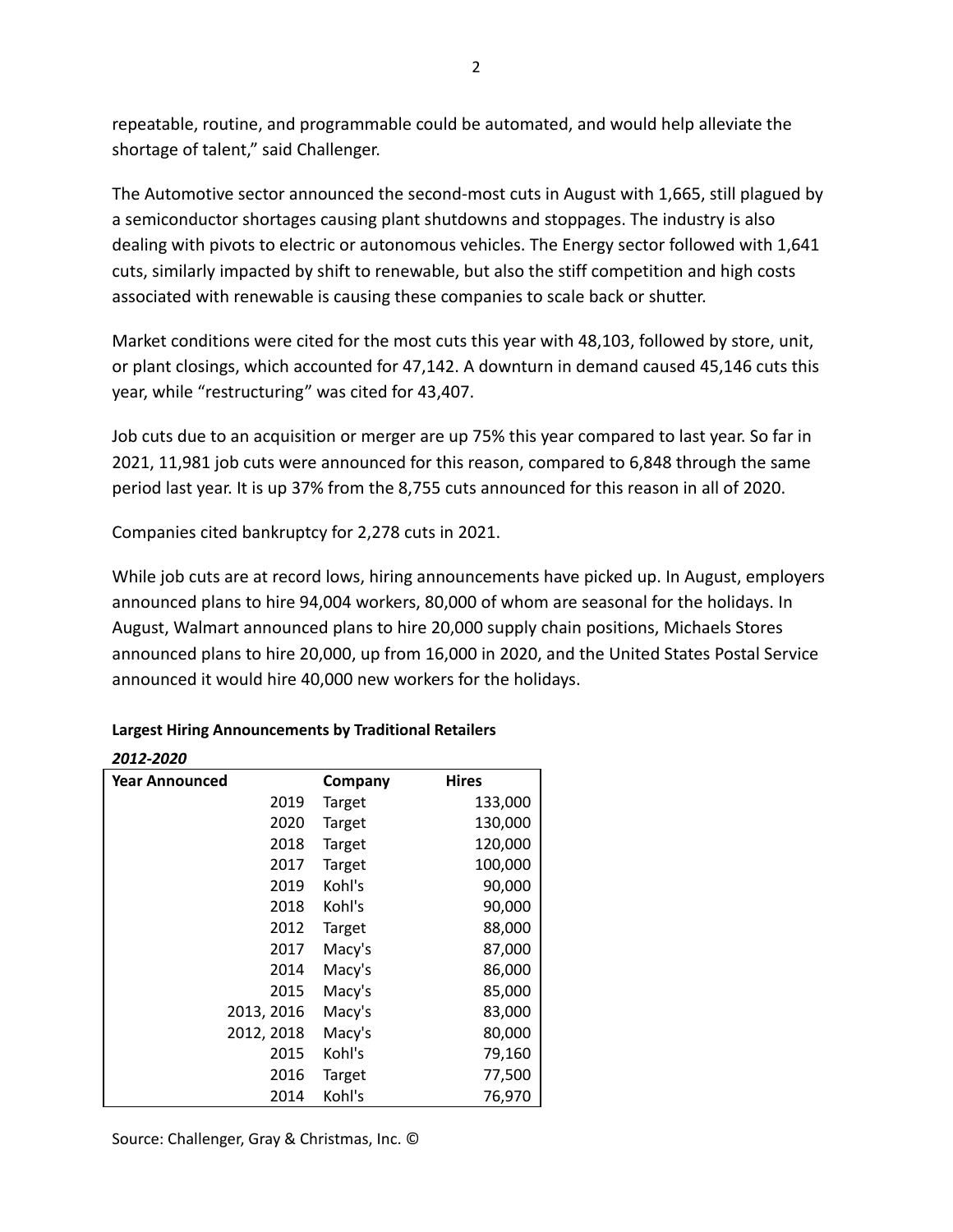Challenger continues to follow losses in the News industry, which is tracked as a subset of Media cuts. Through August, Newsrooms have announced 1,027 job cuts, with 18 occurring last month. News cuts are down 93% from the 14,626 announced through August last year.

# # #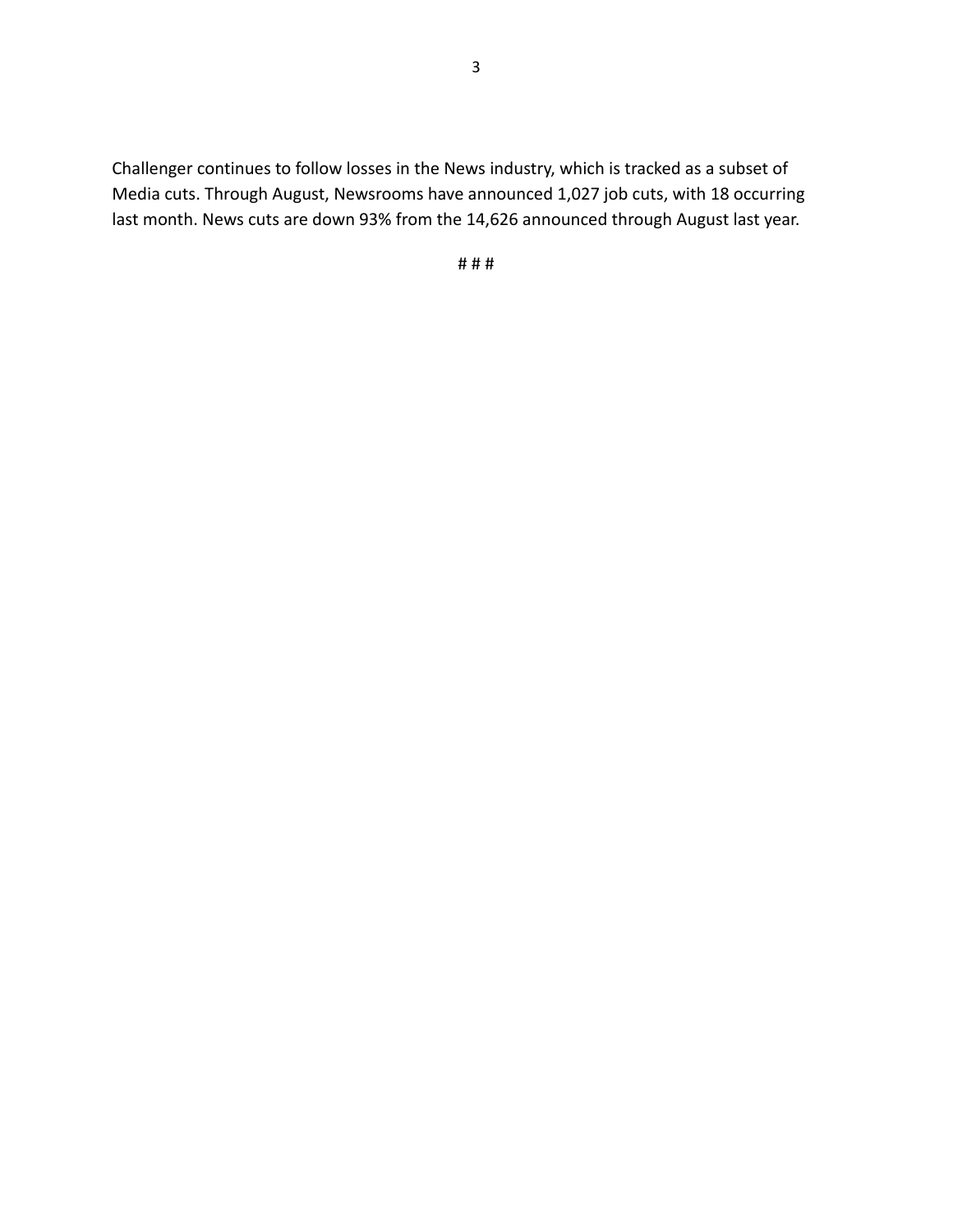# **CHALLENGER, GRAY & CHRISTMAS, INC. JOB CUT ANNOUNCEMENT REPORT Table 1: EXECUTIVE SUMMARY TOP FIVE INDUSTRIES**

### **Year To Date**

|                             | 2021   | 2020    |
|-----------------------------|--------|---------|
| Aerospace/Defense           | 33,303 | 55,896  |
| <b>Telecommunications</b>   | 25,085 | 29,706  |
| <b>Services</b>             | 20,826 | 133,245 |
| <b>Energy</b>               | 18.458 | 35,128  |
| <b>Health Care/Products</b> | 16,263 | 52,471  |

#### **MONTH BY MONTH TOTALS**

|                 | 2021    | 2020      |
|-----------------|---------|-----------|
| <b>January</b>  | 79,552  | 67,735    |
| February        | 34,531  | 56,660    |
| <b>March</b>    | 30,603  | 222,288   |
| <b>April</b>    | 22,913  | 671,129   |
| <b>May</b>      | 24,586  | 397,016   |
| June            | 20,476  | 170,219   |
| July            | 18,942  | 262,649   |
| <b>August</b>   | 15,723  | 115,762   |
| September       |         | 118,804   |
| <b>October</b>  |         | 80,666    |
| <b>November</b> |         | 64,797    |
| <b>December</b> |         | 77,030    |
| <b>TOTAL</b>    | 247,326 | 2,304,755 |

Some reductions are identified by employers as workers who will take early retirement offers or other special considerations to leave the company.

#### **LAYOFF LOCATION**

| <b>Year To Date</b> | 2021   | 2020    |
|---------------------|--------|---------|
| <b>Texas</b>        | 39,180 | 150,842 |
| Washington          | 38,555 | 83,730  |
| <b>California</b>   | 32,332 | 355,661 |
| <b>Illinois</b>     | 12,990 | 49,252  |
| <b>Missouri</b>     | 12,290 | 32,996  |

Listings are identified by the location of the layoff or corporate headquarters as stated in announcement.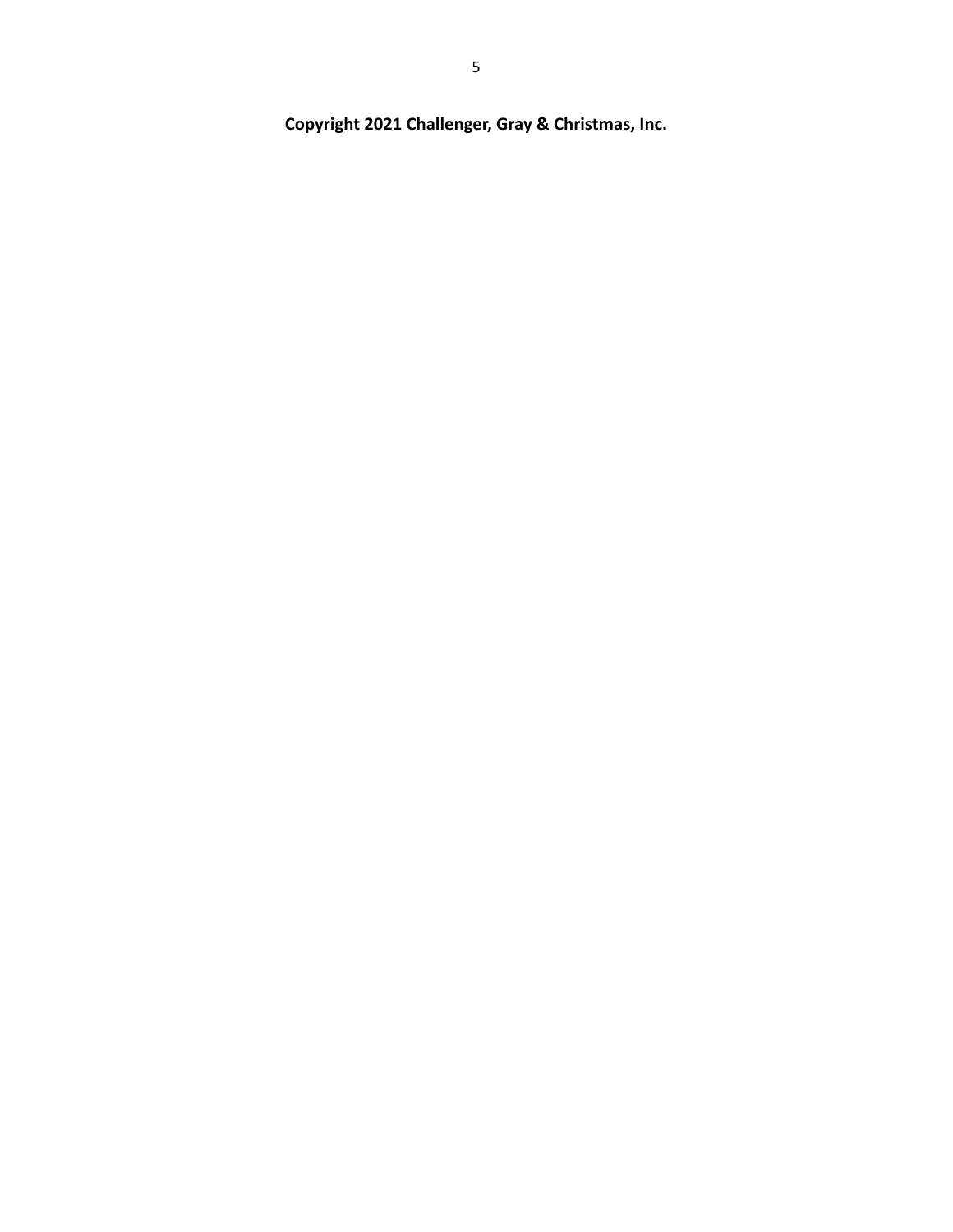|                             | 20-Aug  | $21$ -Jul | 21-Aug | <b>YTD 2020</b> | <b>YTD 2021</b> |
|-----------------------------|---------|-----------|--------|-----------------|-----------------|
| Aerospace/Defense           | 765     | 68        | 305    | 55,896          | 33,303          |
| <b>Apparel</b>              | 556     | 173       | 128    | 26,529          | 856             |
| <b>Automotive</b>           | 1,664   | 863       | 1,665  | 85,517          | 8,639           |
| <b>Chemical</b>             |         |           | 195    | 284             | 308             |
| <b>Construction</b>         | 22      | 801       | 400    | 9,062           | 2,754           |
| <b>Consumer Products</b>    | 5,527   | 448       | 711    | 31,508          | 5,018           |
| <b>Education</b>            | 2,787   | 422       | 5      | 30,921          | 8,984           |
| <b>Electronics</b>          | 5,579   |           | 123    | 9,398           | 2,246           |
| <b>Energy</b>               | 1,395   | 526       | 1,641  | 35,128          | 18,458          |
| Entertainment/Leisur<br>e   | 17,271  | 1,015     | 563    | 799,051         | 13,522          |
| <b>Financial</b>            | 45      | 1,231     | 78     | 9,100           | 8,003           |
| <b>FinTech</b>              |         |           |        | 2,172           | 563             |
| Food                        | 568     | 556       | 1,062  | 21,881          | 8,953           |
| Government                  | 14,249  | 213       |        | 61,398          | 4,494           |
| <b>Health Care/Products</b> | 574     | 1,384     | 2,259  | 52,471          | 16,263          |
| <b>Industrial Goods</b>     | 2,789   | 2,037     | 1,207  | 75,177          | 8,122           |
| <b>Insurance</b>            |         |           |        | 2,970           | 5,232           |
| Legal                       |         |           | 66     | 984             | 66              |
| <b>Media</b>                | 4,429   |           | 31     | 26,259          | 3,348           |
| <b>Mining</b>               | 102     | 49        |        | 10,180          | 224             |
| <b>Non-Profit</b>           | 2,866   | 193       |        | 50,091          | 990             |
| Pharmaceutical              | 43      | 2,249     | 823    | 1,239           | 5,610           |
| <b>Real Estate</b>          | 199     |           | 31     | 14,512          | 665             |
| Retail                      | 5,291   | 1,282     | 398    | 168,403         | 15,729          |
| <b>Services</b>             | 11,504  | 1,941     | 908    | 133,245         | 20,826          |
| <b>Technology</b>           | 7,419   | 1,488     | 1,456  | 64,819          | 8,479           |
| <b>Telecommunications</b>   | 250     | 59        | 202    | 29,706          | 25,085          |
| <b>Transportation</b>       | 26,545  | 485       | 1,136  | 131,571         | 8,688           |
| <b>Utility</b>              |         | 67        | 97     | 1,651           | 518             |
| <b>Warehousing</b>          | 3,323   | 1,392     | 233    | 22,335          | 11,380          |
| <b>TOTAL</b>                | 115,762 | 18,942    | 15,723 | 1,963,458       | 247,326         |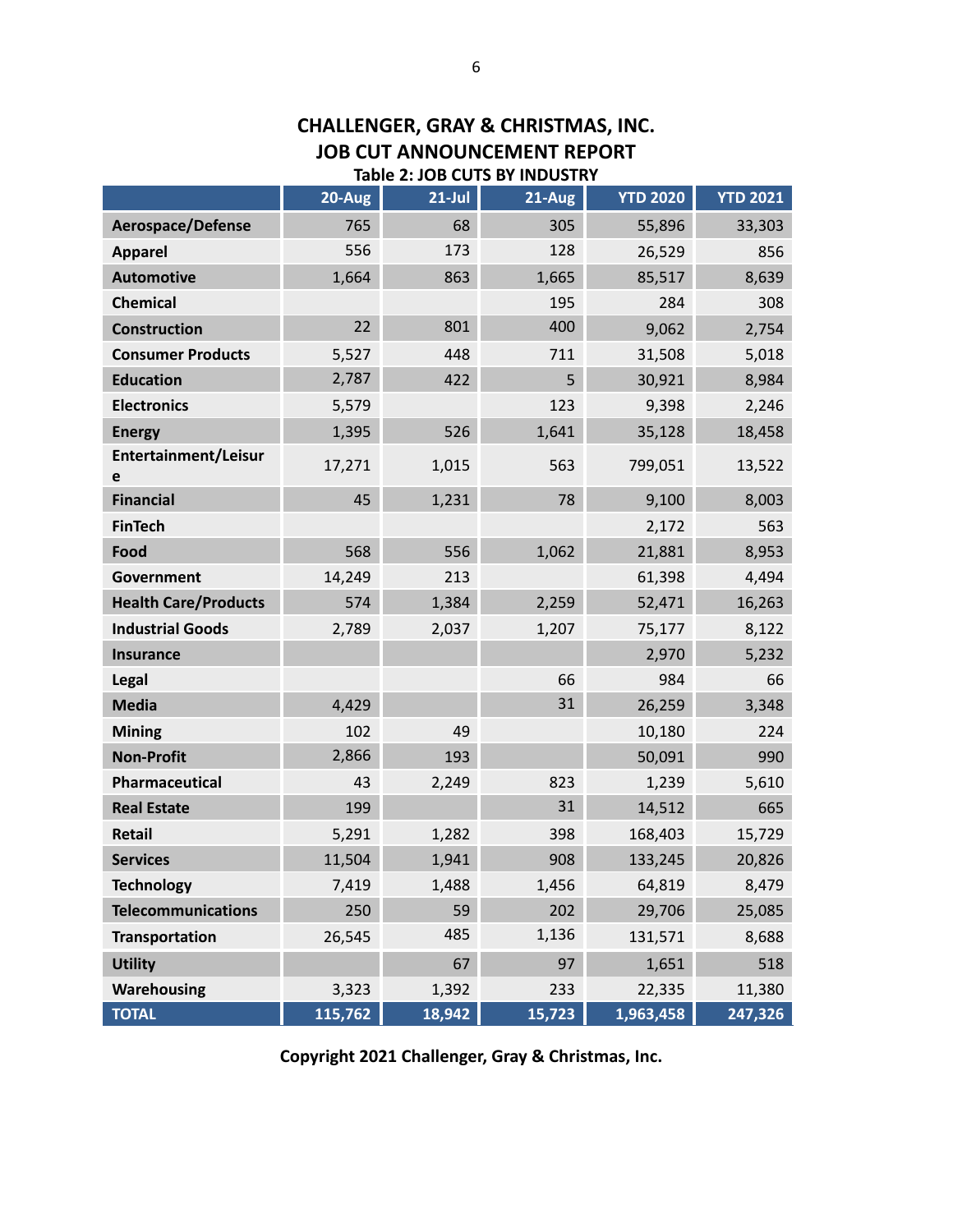# **CHALLENGER, GRAY & CHRISTMAS, INC. JOB CUT ANNOUNCEMENT REPORT Table 3: JOB CUTS BY REGION, STATE**

| <b>EAST</b>          | <b>Aug-21</b> | <b>YTD 2021</b> | <b>YTD 2020</b> |
|----------------------|---------------|-----------------|-----------------|
| <b>Connecticut</b>   |               | 2,106           | 9,223           |
| <b>Delaware</b>      |               | 100             | 4,678           |
| Dist. of Columbia    |               | 264             | 20,201          |
| <b>Maine</b>         | 86            | 753             | 2,423           |
| <b>Maryland</b>      | 137           | 2,282           | 35,328          |
| <b>Massachusetts</b> | 24            | 5,983           | 42,041          |
| <b>New Hampshire</b> |               | 29              | 256             |
| <b>New Jersey</b>    | 515           | 4,782           | 39,458          |
| <b>New York</b>      | 881           | 10,536          | 215,251         |
| Pennsylvania         | 550           | 6,185           | 72,353          |
| <b>Rhode Island</b>  |               | 564             | 3,119           |
| Vermont              |               | 500             | 822             |
| <b>TOTAL</b>         | 2,193         | 34,084          | 445,153         |

| <b>MIDWEST</b>   | <b>Aug-21</b> | <b>YTD 2021</b> | <b>YTD 2020</b> |
|------------------|---------------|-----------------|-----------------|
| <b>Illinois</b>  | 1,068         | 12,990          | 49,252          |
| Indiana          | 196           | 1,864           | 26,082          |
| lowa             | 152           | 2,250           | 5,874           |
| <b>Kansas</b>    |               | 654             | 14,449          |
| Michigan         | 1,148         | 3,809           | 44,976          |
| <b>Minnesota</b> | 410           | 8,006           | 69,896          |
| <b>Missouri</b>  | 124           | 12,290          | 32,996          |
| <b>Nebraska</b>  | 101           | 174             | 2,163           |
| Ohio             | 127           | 2,431           | 90,357          |
| Wisconsin        | 262           | 2,129           | 26,942          |
| <b>TOTAL</b>     | 3,588         | 46,597          | 362,987         |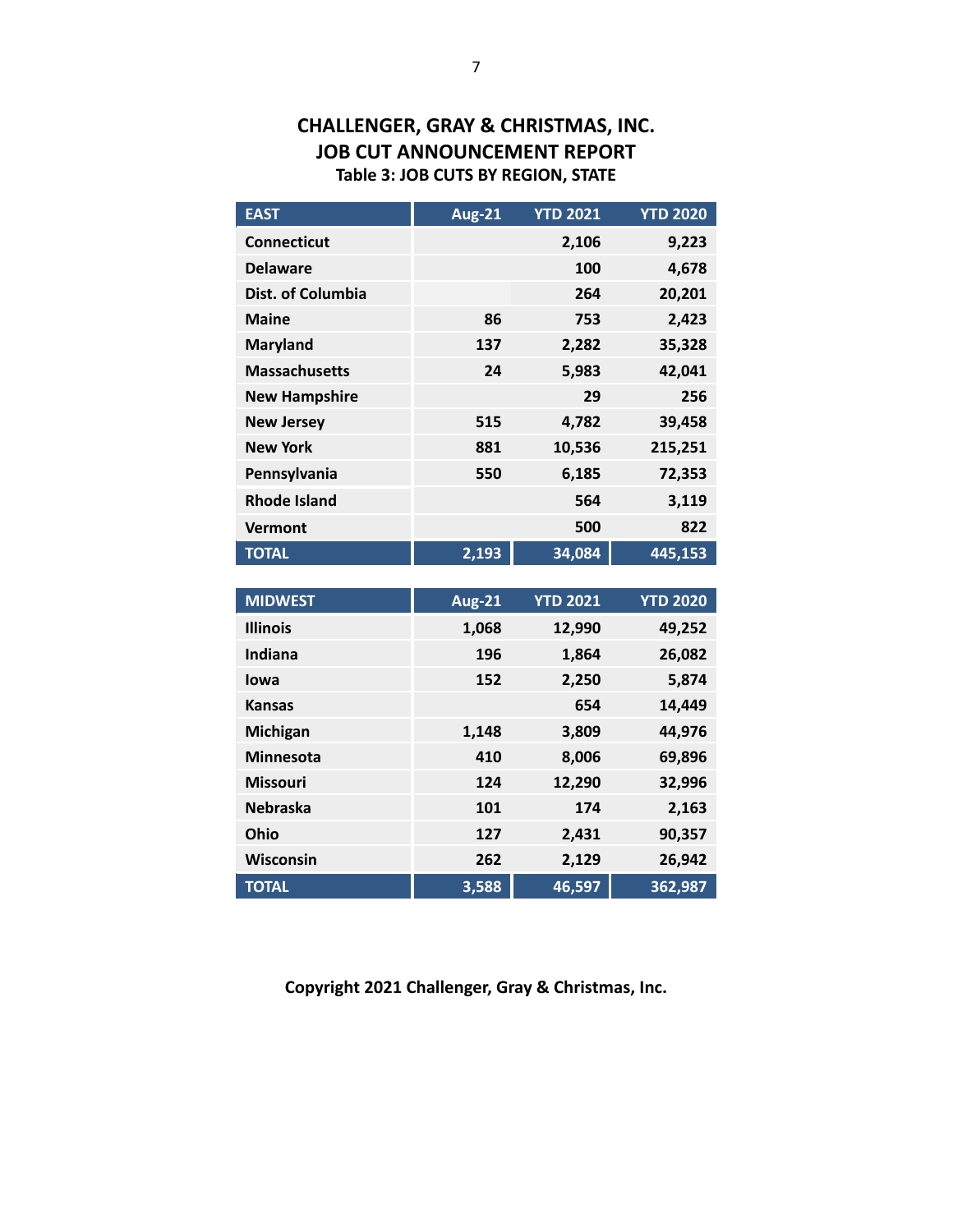## **CHALLENGER, GRAY & CHRISTMAS, INC. JOB CUT ANNOUNCEMENT REPORT Table 3 (cont'd): JOB CUTS BY REGION, STATE**

| <b>WEST</b>         | <b>Aug-21</b> | <b>YTD 2021</b> | <b>YTD 2020</b> |
|---------------------|---------------|-----------------|-----------------|
| <b>Alaska</b>       |               | 378             | 1,844           |
| <b>Arizona</b>      | 1,141         | 3,231           | 19,933          |
| <b>California</b>   | 3,300         | 32,332          | 355,661         |
| Colorado            | 436           | 3,094           | 37,060          |
| Hawaii              |               | 1,618           | 3,232           |
| Idaho               | 86            | 1,120           | 1,838           |
| <b>Montana</b>      |               | 0               | 370             |
| <b>Nevada</b>       |               | 303             | 65,437          |
| <b>New Mexico</b>   |               | 746             | 4,402           |
| <b>North Dakota</b> |               | 333             | 583             |
| <b>Oklahoma</b>     | 168           | 2,367           | 7,979           |
| Oregon              | 496           | 2,465           | 24,974          |
| <b>South Dakota</b> |               | 420             | 524             |
| <b>Texas</b>        | 1,237         | 39,180          | 150,842         |
| Utah                |               | 613             | 1,190           |
| Washington          | 56            | 38,555          | 83,730          |
| <b>Wyoming</b>      |               | 91              | 1,295           |
| <b>TOTAL</b>        | 6,920         | 126,846         | 760,894         |

| <b>SOUTH</b>          | <b>Aug-21</b> | <b>YTD 2021</b> | <b>YTD 2020</b> |
|-----------------------|---------------|-----------------|-----------------|
| <b>Alabama</b>        |               | 1,025           | 5,099           |
| <b>Arkansas</b>       |               | 22              | 2,081           |
| <b>Florida</b>        | 1,183         | 9,850           | 183,532         |
| Georgia               | 633           | 7,860           | 35,113          |
| Kentucky              |               | 899             | 27,124          |
| Louisiana             |               | 439             | 14,972          |
| <b>Mississippi</b>    |               | 1,638           | 3,629           |
| <b>North Carolina</b> | 299           | 3,135           | 36,303          |
| <b>South Carolina</b> | 120           | 2,014           | 12,779          |
| <b>Tennessee</b>      | 572           | 7,886           | 50,676          |
| <b>Virginia</b>       | 215           | 3,420           | 15,766          |
| <b>West Virginia</b>  |               | 1,611           | 7,350           |
| <b>TOTAL</b>          | 3,022         | 39,799          | 394,424         |

**Copyright 2021 Challenger, Gray & Christmas, Inc.**

**CHALLENGER, GRAY & CHRISTMAS, INC.**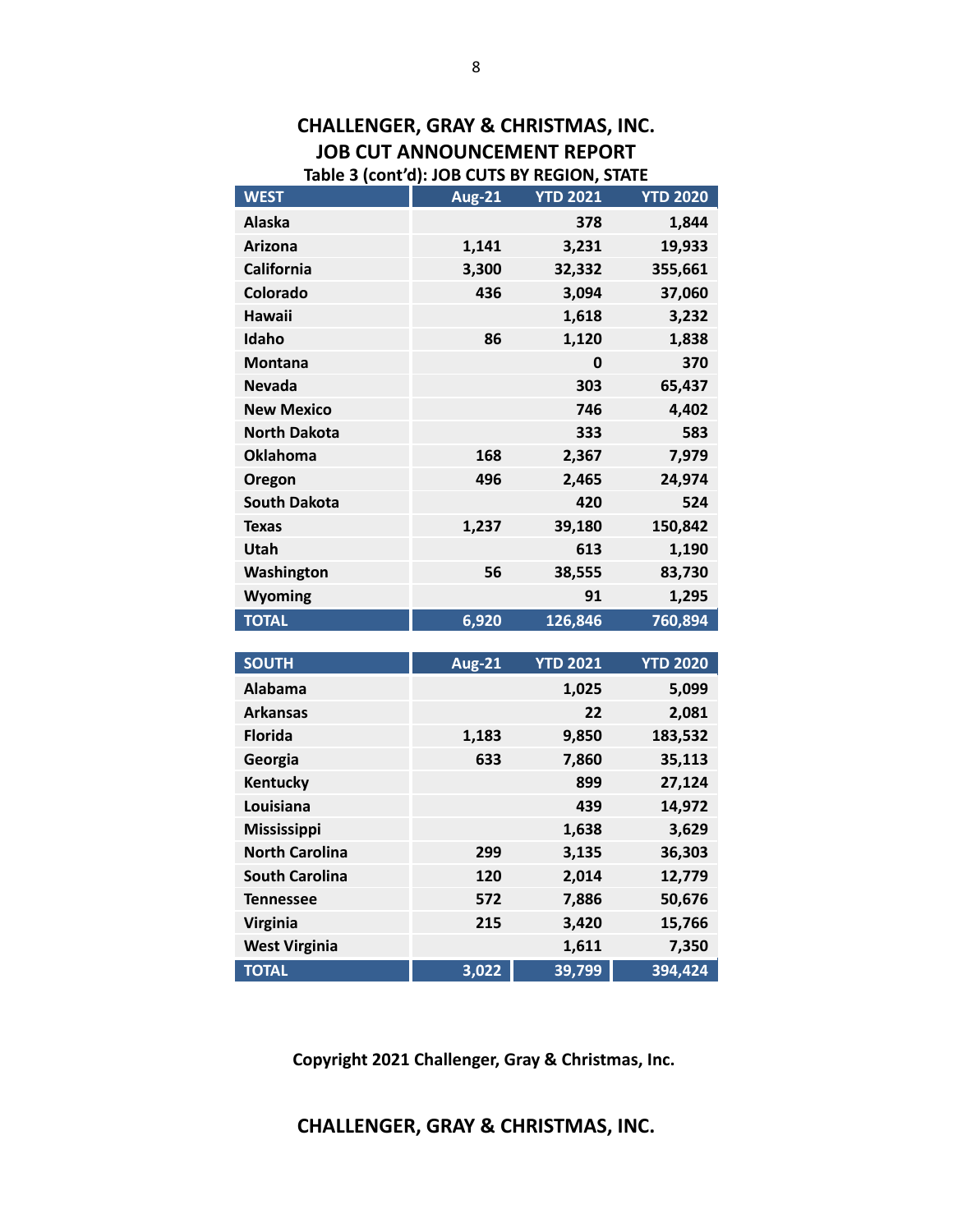#### **JOB CUT ANNOUNCEMENT REPORT Table 4: JOB CUTS BY REASON**

|                                                     | <b>Aug-21</b> | <b>YTD</b> |
|-----------------------------------------------------|---------------|------------|
| <b>Market Conditions</b>                            | 56            | 48,103     |
| Closing                                             | 7,453         | 47,142     |
| <b>Demand Downturn</b>                              | 1,113         | 45,146     |
| Restructuring                                       | 2,543         | 43,407     |
| <b>Acquisition/Merger</b>                           | 1,729         | 11,981     |
| No Reason Provided                                  | 448           | 10,259     |
| Cost-Cutting                                        | 18            | 9,204      |
| COVID-19                                            |               | 7,950      |
| <b>Contract Loss</b>                                | 1,168         | 7,358      |
| Semiconductor Shortage                              |               | 2,941      |
| Bankruptcy                                          |               | 2,278      |
| Relocation (International)                          |               | 2,189      |
| <b>Voluntary Severance/Buyouts</b>                  | 1,066         | 2,089      |
| Climate Change Concern                              |               | 1,700      |
| Technological Update                                |               | 1,200      |
| COVID-19 Recovery                                   |               | 1,154      |
| Relocation (Domestic)                               |               | 828        |
| <b>Outsourcing Operations to Another US Company</b> |               | 770        |
| <b>Financial Loss</b>                               |               | 443        |
| Consolidation                                       |               | 410        |
| Semiconductor Shortage                              | 49            | 209        |
| Legal Trouble                                       | 80            | 190        |
| Vaccine Refusal                                     |               | 157        |
| <b>Natural Disaster</b>                             |               | 90         |
| <b>Wild Fires</b>                                   |               | 62         |
| <b>Sexual Misconduct Allegations</b>                |               | 40         |
| <b>Police Protests</b>                              |               | 35         |
| Allegedly Due to Unionizing Attempts                |               | 9          |
| <b>TOTAL</b>                                        | 15,723        | 247,344    |

**Copyright 2021 Challenger, Gray & Christmas, Inc.**

**CHALLENGER, GRAY & CHRISTMAS, INC.**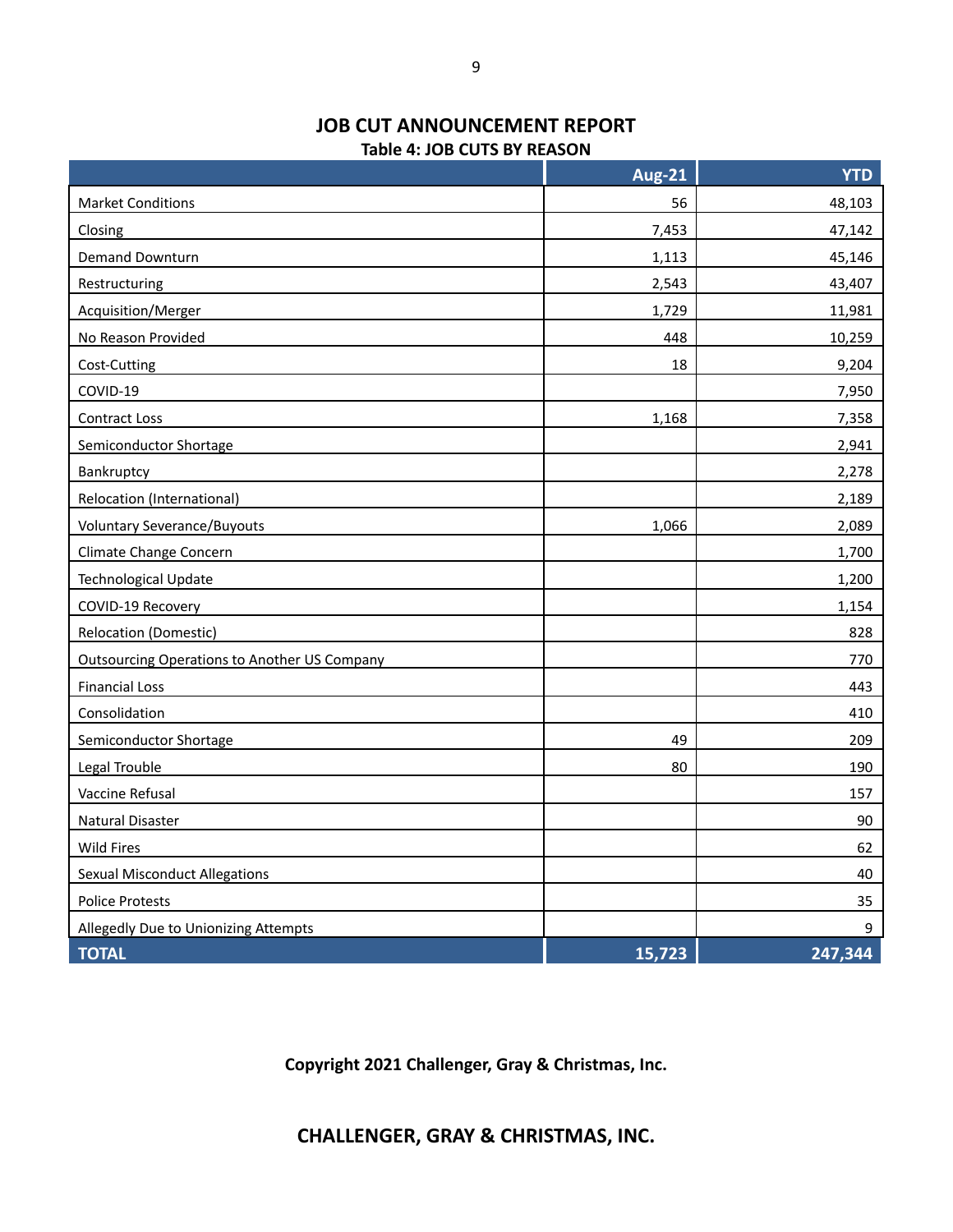|            |         | iable 5: QUARTER BY QUARTER |                |         |              |
|------------|---------|-----------------------------|----------------|---------|--------------|
|            | Q1      | Q <sub>2</sub>              | Q <sub>3</sub> | Q4      | <b>TOTAL</b> |
| 1989       | 9,850   | 10,100                      | 24,085         | 67,250  | 111,285      |
| 1990       | 107,052 | 87,686                      | 49,104         | 72,205  | 316,047      |
| 1991       | 110,056 | 76,622                      | 147,507        | 221,107 | 555,292      |
| 1992*      | 110,815 | 85,486                      | 151,849        | 151,850 | 500,000      |
| 1993       | 170,615 | 84,263                      | 194,486        | 165,822 | 615,186      |
| 1994       | 192,572 | 107,421                     | 117,706        | 98,370  | 516,069      |
| 1995       | 97,716  | 114,583                     | 89,718         | 137,865 | 439,882      |
| 1996       | 168,695 | 101,818                     | 91,784         | 114,850 | 477,147      |
| 1997       | 134,257 | 51,309                      | 95,930         | 152,854 | 434,350      |
| 1998       | 139,140 | 131,303                     | 161,013        | 246,339 | 677,795      |
| 1999       | 210,521 | 173,027                     | 173,181        | 118,403 | 675,132      |
| 2000       | 141,853 | 81,568                      | 168,875        | 221,664 | 613,960      |
| 2001       | 406,806 | 370,556                     | 594,326        | 585,188 | 1,956,876    |
| 2002       | 478,905 | 292,393                     | 269,090        | 426,435 | 1,466,823    |
| 2003       | 355,795 | 274,737                     | 241,548        | 364,346 | 1,236,426    |
| 2004       | 262,840 | 209,895                     | 251,585        | 315,415 | 1,039,735    |
| 2005       | 287,134 | 251,140                     | 245,378        | 288,402 | 1,072,054    |
| 2006       | 255,878 | 180,580                     | 202,771        | 200,593 | 839,822      |
| 2007       | 195,986 | 197,513                     | 194,095        | 180,670 | 768,264      |
| 2008       | 200,656 | 275,292                     | 287,142        | 460,903 | 1,223,993    |
| 2009       | 562,510 | 318,165                     | 240,233        | 151,122 | 1,120,908    |
| 2010       | 181,183 | 116,494                     | 113,595        | 118,701 | 529,973      |
| 2011       | 130,749 | 115,057                     | 233,258        | 127,018 | 606,082      |
| 2012       | 143,094 | 139,997                     | 102,910        | 137,361 | 523,362      |
| 2013       | 145,041 | 113,891                     | 128,452        | 121,667 | 509,051      |
| 2014       | 121,341 | 124,693                     | 117,374        | 119,763 | 483,171      |
| 2015       | 140,214 | 147,458                     | 205,759        | 105,079 | 598,510      |
| 2016       | 180,920 | 132,834                     | 121,858        | 91,303  | 526,915      |
| 2017       | 126,201 | 100,799                     | 94,478         | 97,292  | 418,770      |
| 2018       | 140,379 | 104,800                     | 120,879        | 172,601 | 538,659      |
| 2019       | 190,410 | 140,577                     | 133,882        | 127,687 | 592,556      |
| 2020       | 346,683 | 1,238,364                   | 497,215        | 222,493 | 2,304,755    |
| 2021       | 144,686 | 67,975                      |                |         | 212,661      |
| <b>AVG</b> | 199,714 | 182,376                     | 183,158        | 194,564 |              |

#### **JOB CUT ANNOUNCEMENT REPORT Table 5: QUARTER BY QUARTER**

*\*Estimate based on half-year total. Challenger began tracking job cut data in 1993. Before that, it was tabulated by an independent newsletter no longer published.*

**Copyright 2021 Challenger, Gray & Christmas, Inc.**

# **CHALLENGER, GRAY & CHRISTMAS, INC. JOB CUT ANNOUNCEMENT REPORT**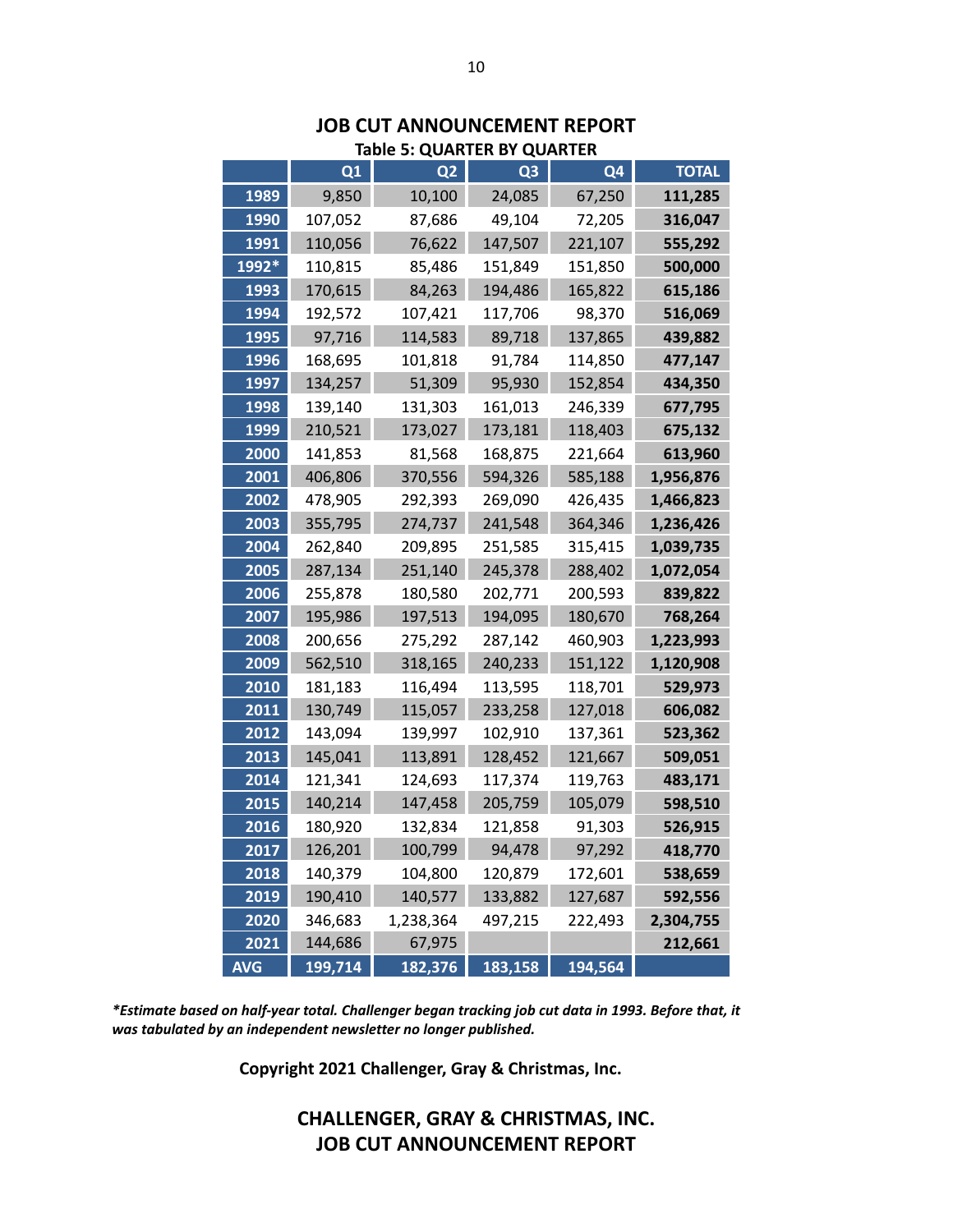| <b>By Month</b>  |         |           |           |           |           |         |         |         |
|------------------|---------|-----------|-----------|-----------|-----------|---------|---------|---------|
|                  | 2021    | 2020      | 2019      | 2018      | 2017      | 2016    | 2015    | 2014    |
| <b>January</b>   | 72,063  | 23,229    | 74,040    | 41,890    | 136,501   | 8,362   | 8,774   | 6,312   |
| February         | 146,403 | 88,202    | 15,279    | 139,925   | 25,765    | 7,539   | 14,574  | 11,054  |
| <b>March</b>     | 97,767  | 824,610   | 96,368    | 14,525    | 127,006   | 10,997  | 6,412   | 6,860   |
| <b>April</b>     | 76,345  | 285,639   | 258,302   | 13,842    | 61,537    | 11,557  | 13,898  | 11,145  |
| <b>May</b>       | 49,118  | 38,981    | 8,663     | 9,889     | 77,447    | 24,732  | 12,598  | 10,141  |
| June             | 110,093 | 75,454    | 11,946    | 13,504    | 40,095    | 13,564  | 11,176  | 15,530  |
| July             | 18,281  | 246,507   | 22,316    | 9,823     | 88,142    | 16,051  | 11,637  | 16,544  |
| <b>August</b>    | 94,004  | 160,411   | 24,937    | 17,274    | 14,530    | 9,101   | 11,778  | 9,657   |
| <b>September</b> |         | 929,860   | 459,689   | 595,997   | 422,726   | 487,075 | 492,306 | 567,705 |
| October          |         | 255,198   | 190,835   | 130,338   | 37387     | 135,532 | 86,107  | 147,935 |
| <b>November</b>  |         | 185,504   | 19,063    | 15,422    | 61,300    | 108,994 | 10,026  | 11,291  |
| <b>December</b>  |         | 77,267    | 26,313    | 15,999    | 8,218     | 35,198  | 11,465  | 7,332   |
| <b>TOTAL</b>     | 664,074 | 3,190,862 | 1,207,751 | 1,018,428 | 1,100,654 | 868,702 | 690,751 | 821,506 |

#### **Table 6: ANNOUNCED HIRING PLANS**

**In February, Lowe's announced they would hire 50,000 workers for spring and summer.**

**In May, 7-Eleven announced they would hire 40,000 workers for the summer months.**

**In June, PwC announced they would hire 100,000 over the next five years.**

**In August, Walmart, Michaels Stores, and USPS announced seasonal holiday hiring plans.**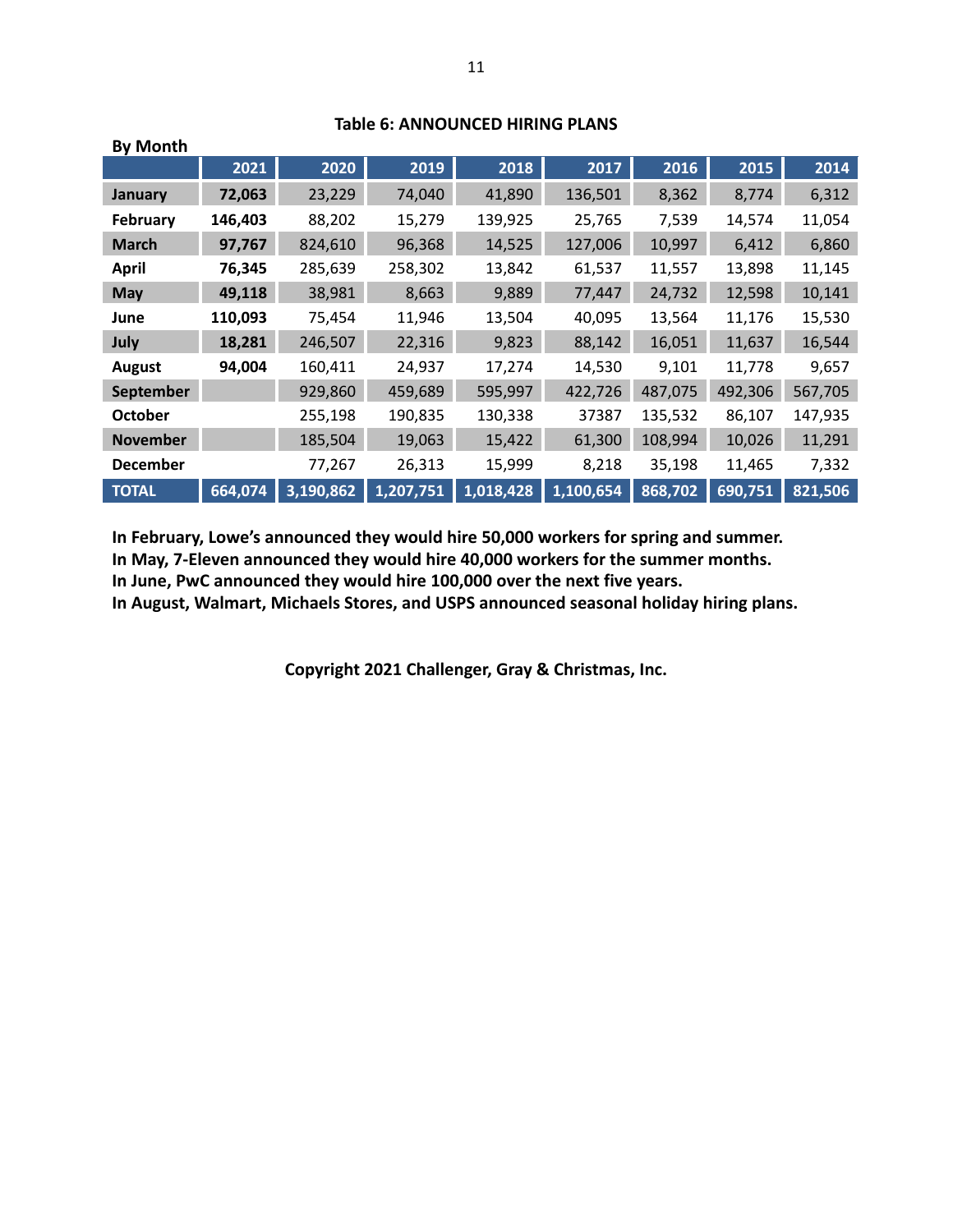| <b>Table 7: ANNOUNCED HIRING PLANS</b> |          |                 |                 |  |  |  |  |  |  |  |  |
|----------------------------------------|----------|-----------------|-----------------|--|--|--|--|--|--|--|--|
| <b>INDUSTRY</b>                        | $21-Aug$ | <b>YTD 2021</b> | <b>YTD 2020</b> |  |  |  |  |  |  |  |  |
| Aerospace/Defense                      | 429      | 15,355          | 11,766          |  |  |  |  |  |  |  |  |
| Apparel                                |          | 0               | 2,000           |  |  |  |  |  |  |  |  |
| Automotive                             |          | 9,405           | 12,391          |  |  |  |  |  |  |  |  |
| Chemical                               |          | 546             | 190             |  |  |  |  |  |  |  |  |
| Construction                           | 200      | 6,335           | 32,838          |  |  |  |  |  |  |  |  |
| <b>Consumer Products</b>               | 200      | 12,197          | 4,236           |  |  |  |  |  |  |  |  |
| Education                              |          | 3,665           | 23,153          |  |  |  |  |  |  |  |  |
| Electronics                            |          | 2,829           | 1,466           |  |  |  |  |  |  |  |  |
| Energy                                 | 75       | 3,858           | 4,142           |  |  |  |  |  |  |  |  |
| Entertainment/Leisure                  |          | 57,362          | 151,464         |  |  |  |  |  |  |  |  |
| Financial                              | 4,500    | 20,861          | 8,297           |  |  |  |  |  |  |  |  |
| FinTech                                |          | 1,135           | 90              |  |  |  |  |  |  |  |  |
| Food                                   | 741      | 5,200           | 13,918          |  |  |  |  |  |  |  |  |
| Government                             | 41,014   | 107,244         | 35,116          |  |  |  |  |  |  |  |  |
| <b>Health Care/Products</b>            | 310      | 31,004          | 74,518          |  |  |  |  |  |  |  |  |
| <b>Industrial Goods</b>                | 790      | 17,124          | 5,145           |  |  |  |  |  |  |  |  |
| Insurance                              | 700      | 2,070           | 2,351           |  |  |  |  |  |  |  |  |
| Legal                                  |          | 30              | 24              |  |  |  |  |  |  |  |  |
| Media                                  | 152      | 1,077           | 1,576           |  |  |  |  |  |  |  |  |
| Mining                                 |          | 850             | 0               |  |  |  |  |  |  |  |  |
| Non-Profit                             |          | 258             | 1,572           |  |  |  |  |  |  |  |  |
| Pharmaceutical                         | 200      | 1,847           | 1,344           |  |  |  |  |  |  |  |  |
| <b>Real Estate</b>                     |          | 1,594           | 12,253          |  |  |  |  |  |  |  |  |
| Retail                                 | 41,111   | 159,776         | 609,516         |  |  |  |  |  |  |  |  |
| Services                               | 330      | 114,770         | 39,094          |  |  |  |  |  |  |  |  |
| Technology                             | 1,450    | 28,999          | 18,345          |  |  |  |  |  |  |  |  |
| Telecommunications                     |          | 2,859           | 4,230           |  |  |  |  |  |  |  |  |
| Transportation                         | 1,802    | 28,823          | 567,300         |  |  |  |  |  |  |  |  |
| Utility                                |          | 14,818          | 953             |  |  |  |  |  |  |  |  |
| Warehousing                            |          | 12,183          | 103,745         |  |  |  |  |  |  |  |  |
| <b>TOTAL</b>                           | 94,004   | 664,074         | 1,743,033       |  |  |  |  |  |  |  |  |

# **CHALLENGER, GRAY & CHRISTMAS, INC. JOB CUT ANNOUNCEMENT REPORT**